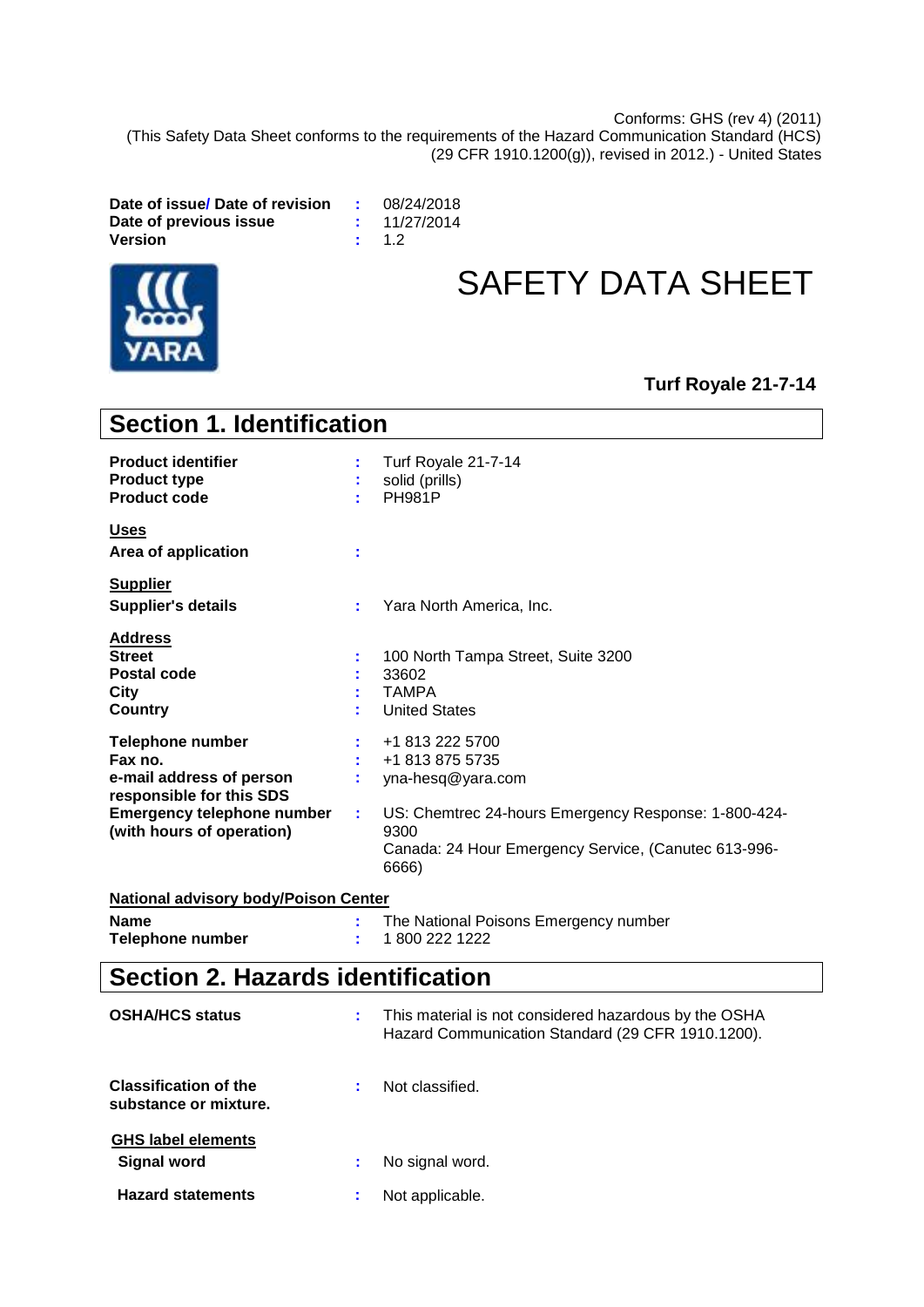| <b>Precautionary statements</b>            |                                                            |
|--------------------------------------------|------------------------------------------------------------|
| General                                    | : Not applicable.                                          |
| <b>Hazards not otherwise</b><br>classified | : Product forms slippery surface when combined with water. |

# **Section 3. Composition/information on ingredients**

**Substance/mixture :** Mixture

| Ingredient name            | <b>CAS number</b> | %                   |
|----------------------------|-------------------|---------------------|
| Ammonium nitrate           | 6484-52-2         | $\ge$ = 45 - < 50   |
| Nitric acid potassium salt | 7757-79-1         | $\ge$ = 10 - < 12.5 |

Any concentration shown as a range is to protect confidentiality or is due to batch variation.

**There are no additional ingredients present which, within the current knowledge of the supplier and in the concentrations applicable, are classified as hazardous to health or the environment and hence require reporting in this section.**

**Occupational exposure limits, if available, are listed in Section 8.**

# **Section 4. First aid measures**

### **Description of necessary first aid measures**

| Eye contact                           | Rinse with plenty of running water. Check for and remove any<br>÷<br>contact lenses. Get medical attention if irritation occurs.                                                                                                                                                                       |
|---------------------------------------|--------------------------------------------------------------------------------------------------------------------------------------------------------------------------------------------------------------------------------------------------------------------------------------------------------|
| <b>Inhalation</b>                     | If inhaled, remove to fresh air. In case of inhalation of<br>÷.<br>decomposition products in a fire, symptoms may be delayed.<br>The exposed person may need to be kept under medical<br>surveillance for 48 hours.                                                                                    |
| <b>Skin contact</b>                   | Wash with soap and water. Get medical attention if irritation<br>÷.<br>develops.                                                                                                                                                                                                                       |
| Ingestion                             | Wash out mouth with water. If material has been swallowed<br>÷.<br>and the exposed person is conscious, give small quantities of<br>water to drink. Do not induce vomiting unless directed to do so<br>by medical personnel. Get medical attention if adverse health<br>effects persist or are severe. |
|                                       | Most important symptoms/effects, acute and delayed                                                                                                                                                                                                                                                     |
| <b>Potential acute health effects</b> |                                                                                                                                                                                                                                                                                                        |

**Inhalation 10. Exposure to decomposition products may cause a health inhalation** hazard. Serious effects may be delayed following exposure. **Ingestion :** No known significant effects or critical hazards. **Eye contact Exercise Exercise 2.1** No known significant effects or critical hazards. **Skin contact :** No known significant effects or critical hazards.

Date of issue : 08/24/2018 Page:2/16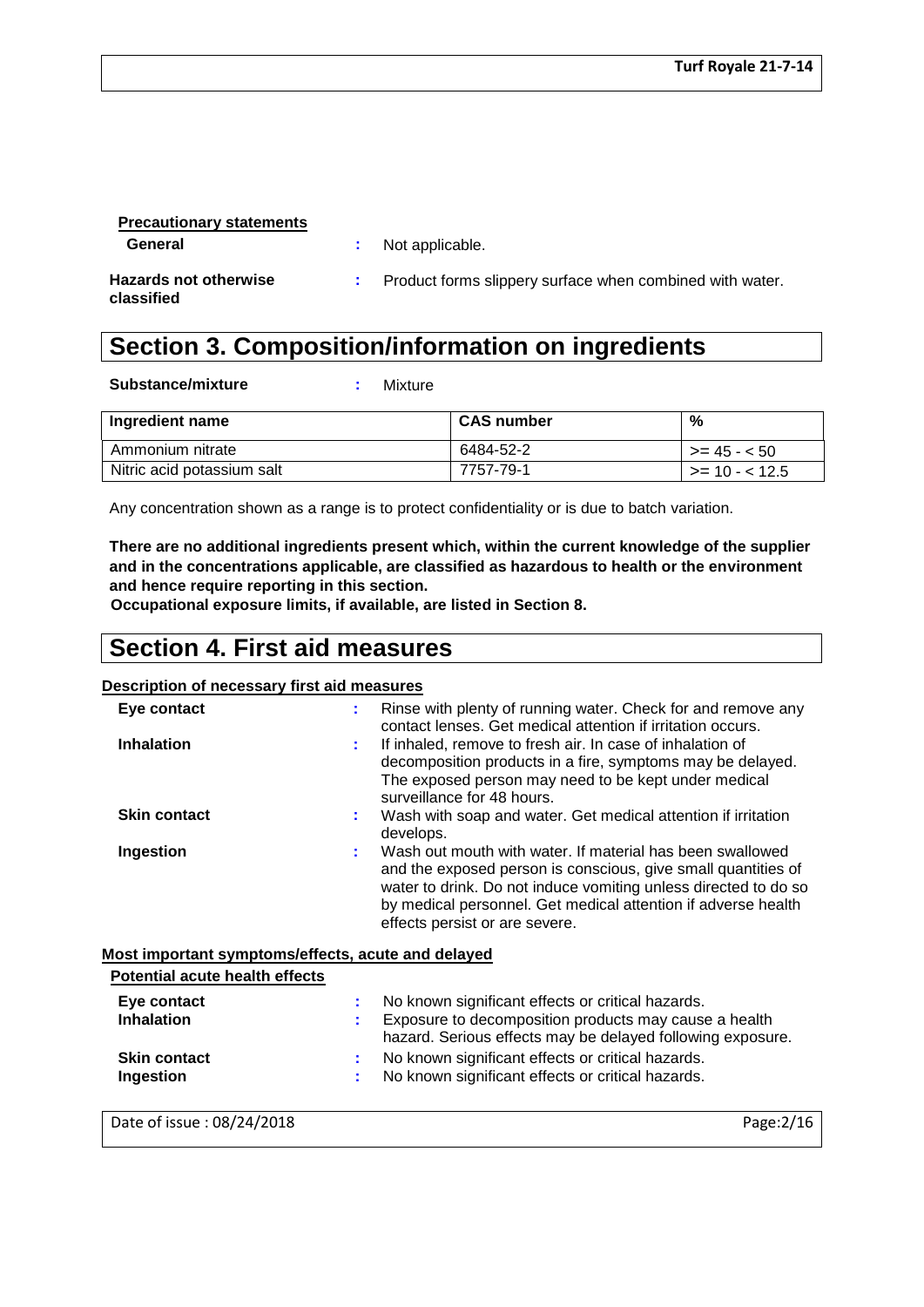| Over-exposure signs/symptoms                                    |         |                                                                                                                                                                                                                                                                                                           |
|-----------------------------------------------------------------|---------|-----------------------------------------------------------------------------------------------------------------------------------------------------------------------------------------------------------------------------------------------------------------------------------------------------------|
| Eye contact                                                     | t       | No specific data.                                                                                                                                                                                                                                                                                         |
| <b>Inhalation</b>                                               | ÷       | No specific data.                                                                                                                                                                                                                                                                                         |
| <b>Skin contact</b>                                             | ÷       | No specific data.                                                                                                                                                                                                                                                                                         |
| Ingestion                                                       | ÷       | No specific data.                                                                                                                                                                                                                                                                                         |
|                                                                 |         | Indication of immediate medical attention and special treatment needed, if necessary                                                                                                                                                                                                                      |
| Notes to physician                                              | ÷.      | Treat symptomatically. Contact poison treatment specialist<br>immediately if large quantities have been ingested or inhaled.<br>In case of inhalation of decomposition products in a fire,<br>symptoms may be delayed. The exposed person may need to<br>be kept under medical surveillance for 48 hours. |
| <b>Specific treatments</b><br><b>Protection of first-aiders</b> | ÷.<br>÷ | No specific treatment.<br>No action shall be taken involving any personal risk or without<br>suitable training.                                                                                                                                                                                           |

**See toxicological information (Section 11)**

# **Section 5. Fire-fighting measures**

| <b>Extinguishing media</b> |
|----------------------------|
|                            |

| Suitable extinguishing media<br><b>Unsuitable extinguishing</b><br>media<br>Specific hazards arising from<br>the chemical | t.<br>÷.<br>÷ | Use flooding quantities of water for extinction.<br>Do NOT use chemical extinguisher or foam or attempt to<br>smother the fire with steam or sand.<br>The product itself is not combustible but it can support<br>combustion, even in absence of air. On heating it melts and<br>further heating can cause decomposition, releasing toxic<br>fumes containing nitrogen oxides and ammonia. |
|---------------------------------------------------------------------------------------------------------------------------|---------------|--------------------------------------------------------------------------------------------------------------------------------------------------------------------------------------------------------------------------------------------------------------------------------------------------------------------------------------------------------------------------------------------|
| <b>Hazardous thermal</b><br>decomposition products                                                                        |               | Decomposition products may include the following materials:<br>nitrogen oxides<br>ammonia<br>sulfur oxides<br>phosphorus oxides<br>halogenated compounds<br>metal oxide/oxides<br>Avoid breathing dusts, vapors or fumes from burning<br>materials.<br>In case of inhalation of decomposition products in a fire,<br>symptoms may be delayed.                                              |
| Special protective actions for<br>fire-fighters                                                                           | ÷             | Promptly isolate the scene by removing all persons from the<br>vicinity of the incident if there is a fire. No action shall be taken<br>involving any personal risk or without suitable training.                                                                                                                                                                                          |
| Special protective equipment<br>for fire-fighters<br>Remark                                                               | ÷             | Fire-fighters should wear appropriate protective equipment<br>and self-contained breathing apparatus (SCBA) with a full<br>face-piece operated in positive pressure mode.<br>Non-flammable.                                                                                                                                                                                                |
| Date of issue: 08/24/2018                                                                                                 |               | Page: 3/16                                                                                                                                                                                                                                                                                                                                                                                 |
|                                                                                                                           |               |                                                                                                                                                                                                                                                                                                                                                                                            |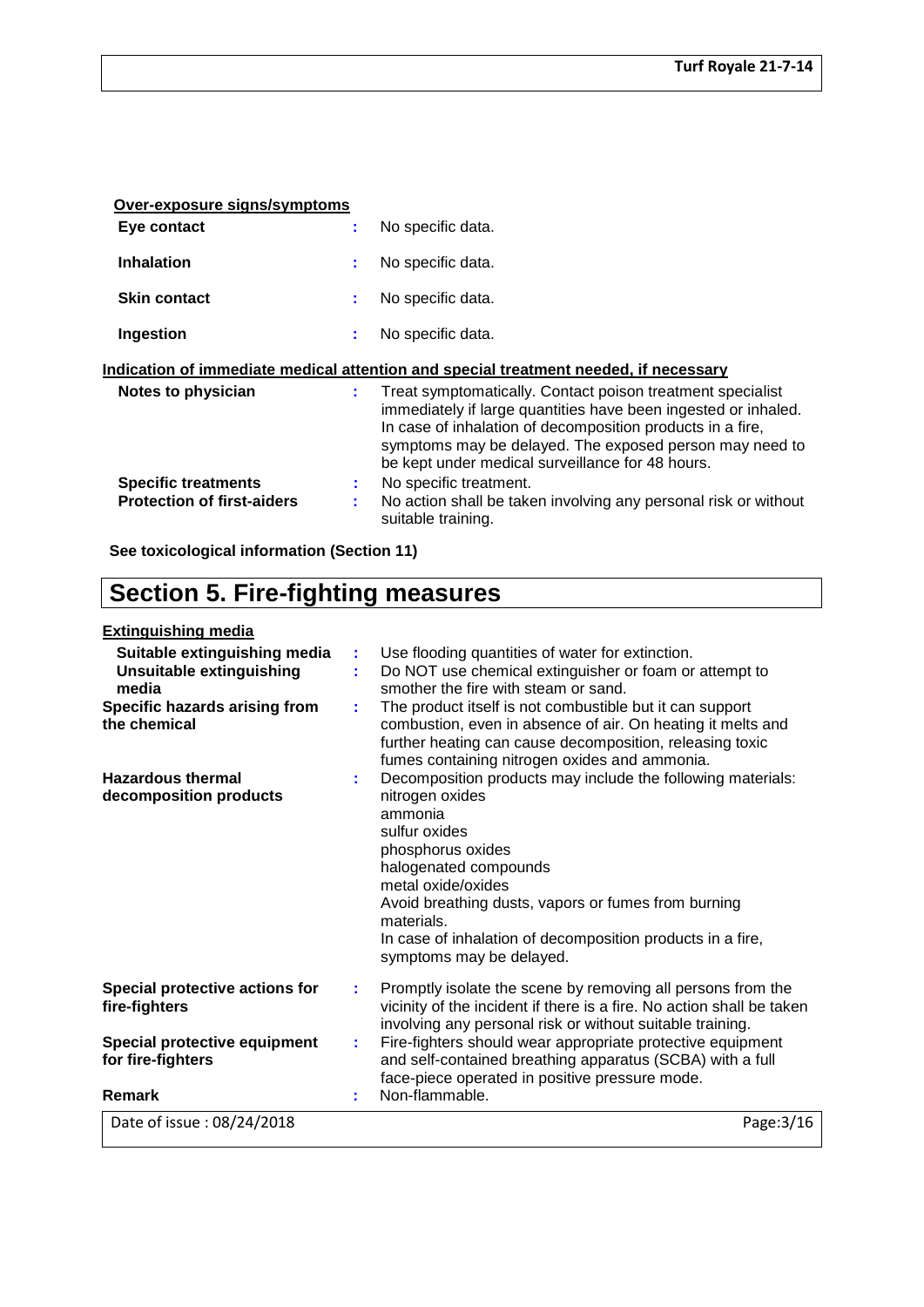**Remark :** None.

# **Section 6. Accidental release measures**

# **Personal precautions, protective equipment and emergency procedures**

| For non-emergency personnel                                                      | ÷  | No action shall be taken involving any personal risk or without<br>suitable training. Evacuate surrounding areas. Keep<br>unnecessary and unprotected personnel from entering. Do not<br>touch or walk through spilled material. Put on appropriate<br>personal protective equipment.                                                                                                                 |
|----------------------------------------------------------------------------------|----|-------------------------------------------------------------------------------------------------------------------------------------------------------------------------------------------------------------------------------------------------------------------------------------------------------------------------------------------------------------------------------------------------------|
| For emergency responders                                                         | ÷. | If specialized clothing is required to deal with the spillage, take<br>note of any information in Section 8 on suitable and unsuitable<br>materials. See also the information in "For non-emergency<br>personnel".                                                                                                                                                                                    |
| <b>Personal precautions,</b><br>protective equipment and<br>emergency procedures | ÷  | No action shall be taken involving any personal risk or without<br>suitable training. Evacuate surrounding areas. Keep<br>unnecessary and unprotected personnel from entering. Do not<br>touch or walk through spilled material. Provide adequate<br>ventilation. Wear appropriate respirator when ventilation is<br>inadequate. Put on appropriate personal protective equipment<br>(see Section 8). |
| <b>Environmental precautions</b>                                                 | ÷. | Avoid dispersal of spilled material and runoff and contact with<br>soil, waterways, drains and sewers. Inform the relevant<br>authorities if the product has caused environmental pollution<br>(sewers, waterways, soil or air).                                                                                                                                                                      |
| Methods and materials for containment and cleaning up                            |    |                                                                                                                                                                                                                                                                                                                                                                                                       |
| <b>Small spill</b>                                                               | t. | Move containers from spill area. Vacuum or sweep up material<br>and place in a designated, labeled waste container. Dispose of<br>via a licensed waste disposal contractor.                                                                                                                                                                                                                           |
| Large spill                                                                      | ÷. | Move containers from spill area. Prevent entry into sewers,<br>water courses, basements or confined areas. Vacuum or<br>sweep up material and place in a designated, labeled waste<br>container. Dispose of via a licensed waste disposal contractor.<br>Note: see Section 1 for emergency contact information and<br>Section 13 for waste disposal.                                                  |

# **Section 7. Handling and storage**

# **Precautions for safe handling**

| <b>Precautions for safe handling</b> | Eating, drinking and smoking should be prohibited in areas<br>where this material is handled, stored and processed.<br>Workers should wash hands and face before eating, drinking<br>and smoking. Remove contaminated clothing and protective<br>equipment before entering eating areas. Do not ingest. Avoid<br>contact with eyes, skin and clothing. Keep in the original<br>container or an approved alternative made from a compatible |
|--------------------------------------|--------------------------------------------------------------------------------------------------------------------------------------------------------------------------------------------------------------------------------------------------------------------------------------------------------------------------------------------------------------------------------------------------------------------------------------------|
| Date of issue: 08/24/2018            | Page: 4/16                                                                                                                                                                                                                                                                                                                                                                                                                                 |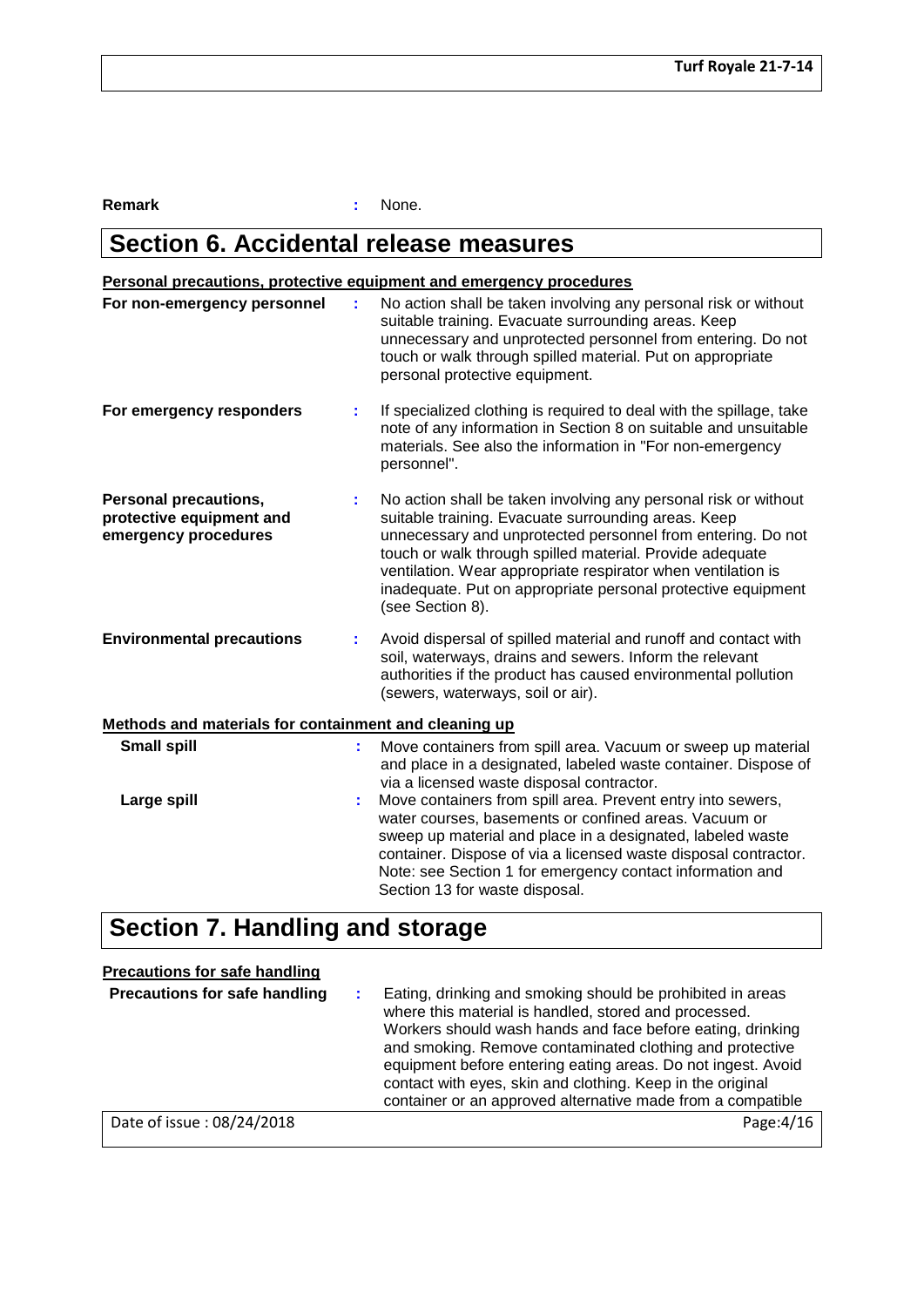| <b>Protective measures</b><br>Advice on general<br>occupational hygiene | material, kept tightly closed when not in use. Empty<br>containers retain product residue and can be hazardous. Do<br>not reuse container. See also Section 8 for additional<br>information on hygiene measures.<br>Put on appropriate personal protective equipment (see<br>Section 8).<br>Eating, drinking and smoking should be prohibited in areas<br>where this material is handled, stored and processed.<br>Workers should wash hands and face before eating, drinking<br>and smoking. Remove contaminated clothing and protective                                   |
|-------------------------------------------------------------------------|-----------------------------------------------------------------------------------------------------------------------------------------------------------------------------------------------------------------------------------------------------------------------------------------------------------------------------------------------------------------------------------------------------------------------------------------------------------------------------------------------------------------------------------------------------------------------------|
|                                                                         | equipment before entering eating areas. See also Section 8<br>for additional information on hygiene measures.                                                                                                                                                                                                                                                                                                                                                                                                                                                               |
| Conditions for safe storage,<br>including any incompatibilities         | Store in accordance with local regulations. Store in original<br>container protected from direct sunlight in a dry, cool and well-<br>ventilated area, away from incompatible materials (see<br>Section 10) and food and drink. Keep container tightly closed<br>and sealed until ready for use. Containers that have been<br>opened must be carefully resealed and kept upright to prevent<br>leakage. Do not store in unlabeled containers. Use<br>appropriate containment to avoid environmental<br>contamination. Keep away from: organic materials, oil and<br>grease. |

# **Section 8. Exposure controls/personal protection**

# **Control parameters**

# **Occupational exposure limits**

| Ingredient name                                                                  | <b>Exposure limits</b>                                                                                                                                                                                                                                                                                                                                                                                                                       |
|----------------------------------------------------------------------------------|----------------------------------------------------------------------------------------------------------------------------------------------------------------------------------------------------------------------------------------------------------------------------------------------------------------------------------------------------------------------------------------------------------------------------------------------|
| Calcium fluoride (CaF2)                                                          | OSHA PEL (1993-06-30)<br>TWA 2.5 mg/m3 (as F)<br>OSHA PEL Z2 (1993-06-30)<br>TWA 2.5 mg/m3 Form: Dust<br>OSHA PEL 1989 (1989-03-01)<br>TWA 2.5 mg/m3 (as F)<br>ACGIH TLV (1994-09-01)<br>TWA 2.5 mg/m3 (as F)                                                                                                                                                                                                                                |
| Appropriate engineering<br>controls<br><b>Environmental exposure</b><br>controls | Good general ventilation should be sufficient to control worker<br>exposure to airborne contaminants.<br>Emissions from ventilation or work process equipment should<br>be checked to ensure they comply with the requirements of<br>environmental protection legislation. In some cases, fume<br>scrubbers, filters or engineering modifications to the process<br>equipment will be necessary to reduce emissions to<br>acceptable levels. |
| <b>Individual protection measures</b>                                            |                                                                                                                                                                                                                                                                                                                                                                                                                                              |
| <b>Hygiene measures</b>                                                          | Wash hands, forearms and face thoroughly after handling<br>chemical products, before eating, smoking and using the                                                                                                                                                                                                                                                                                                                           |
| Date of issue: 08/24/2018                                                        | Page: 5/16                                                                                                                                                                                                                                                                                                                                                                                                                                   |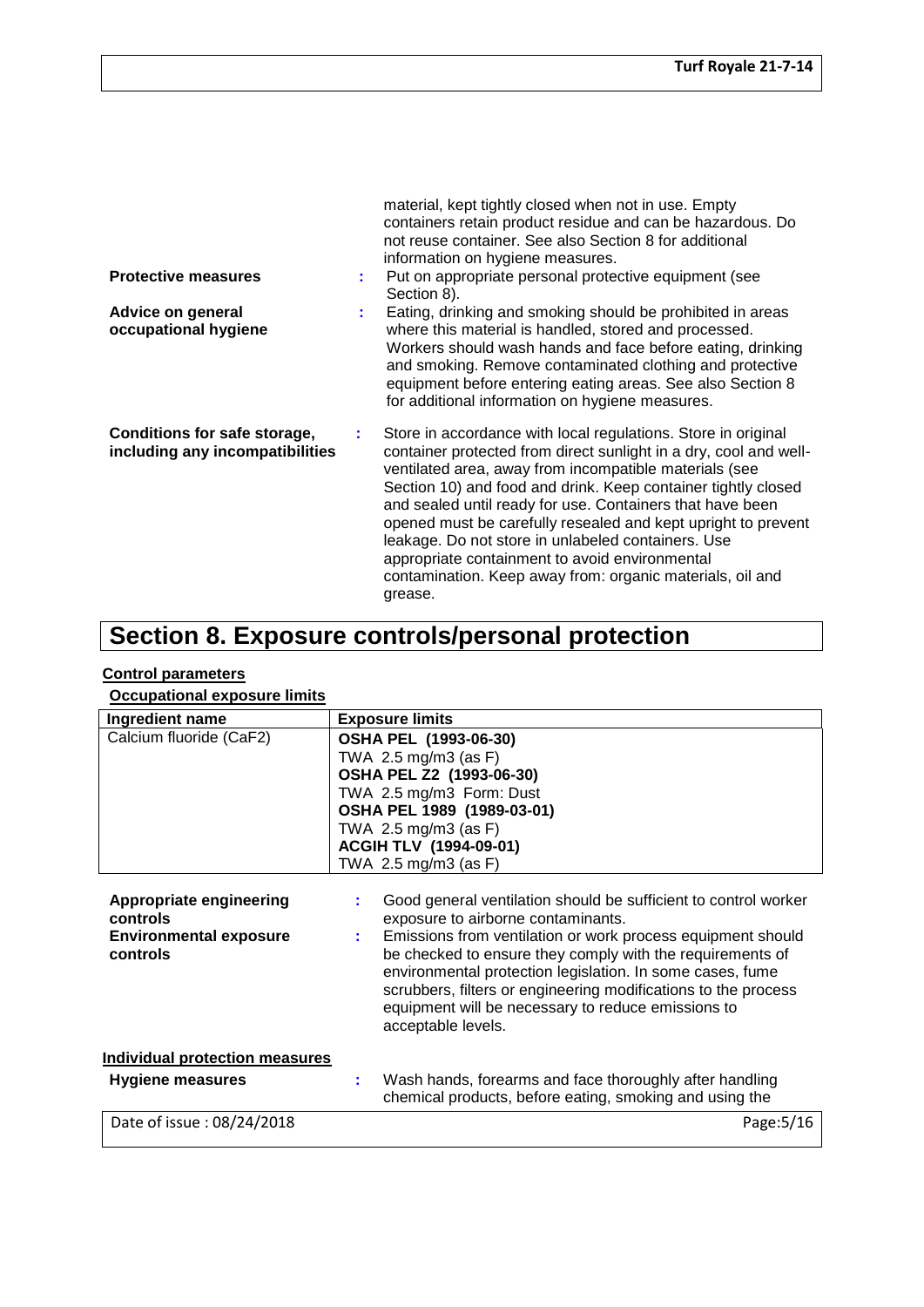| <b>Eye/face protection</b>    | lavatory and at the end of the working period. Wash<br>contaminated clothing before reusing. A washing facility or<br>water for eye and skin cleaning purposes should be present.<br>Safety eyewear complying with an approved standard should<br>be used when a risk assessment indicates this is necessary to<br>avoid exposure to liquid splashes, mists, gases or dusts. |
|-------------------------------|------------------------------------------------------------------------------------------------------------------------------------------------------------------------------------------------------------------------------------------------------------------------------------------------------------------------------------------------------------------------------|
| <b>Skin protection</b>        |                                                                                                                                                                                                                                                                                                                                                                              |
| <b>Hand protection</b>        | Chemical-resistant, impervious gloves complying with an<br>÷.<br>approved standard should be worn at all times when handling<br>chemical products if a risk assessment indicates this is<br>necessary.                                                                                                                                                                       |
| <b>Body protection</b>        | Personal protective equipment for the body should be selected<br>based on the task being performed and the risks involved.                                                                                                                                                                                                                                                   |
| Other skin protection         | Appropriate footwear and any additional skin protection<br>measures should be selected based on the task being<br>performed and the risks involved and should be approved by a<br>specialist before handling this product.                                                                                                                                                   |
| <b>Respiratory protection</b> | Use a properly fitted, particulate filter respirator complying with<br>an approved standard if a risk assessment indicates this is<br>necessary. Respirator selection must be based on known or<br>anticipated exposure levels, the hazards of the product and<br>the safe working limits of the selected respirator.                                                        |

# **Section 9. Physical and chemical properties**

| <b>Appearance</b>                                                                                                                                                             |                                                                                                                                                                        |           |
|-------------------------------------------------------------------------------------------------------------------------------------------------------------------------------|------------------------------------------------------------------------------------------------------------------------------------------------------------------------|-----------|
| <b>Physical state</b><br>Color<br>Odor<br><b>Odor threshold</b><br>рH                                                                                                         | solid [prills]<br>÷<br>Gray.<br>Odorless.<br>Not determined.<br>4.5 [Conc.: 100 g/l]                                                                                   |           |
| <b>Melting/freezing point</b>                                                                                                                                                 | Decomposes: 160 °C (320 °F)<br>÷                                                                                                                                       |           |
| <b>Boiling/condensation point</b><br><b>Sublimation temperature</b><br><b>Flash point</b><br><b>Fire point</b><br><b>Evaporation rate</b><br><b>Flammability (solid, gas)</b> | Not determined.<br>Not determined.<br>Not determined.<br>Not determined.<br>Not determined.<br>Non-flammable.                                                          |           |
| Lower and upper explosive<br>(flammable) limits<br>Vapor pressure<br><b>Bulk density</b><br><b>Relative density</b><br><b>Solubility</b>                                      | Lower: Not determined.<br>÷<br><b>Upper:</b> Not determined.<br>Not determined.<br>1,000 kg/m3<br>Not determined.<br>Soluble in the following materials:<br>cold water |           |
| Date of issue: 08/24/2018                                                                                                                                                     |                                                                                                                                                                        | Page:6/16 |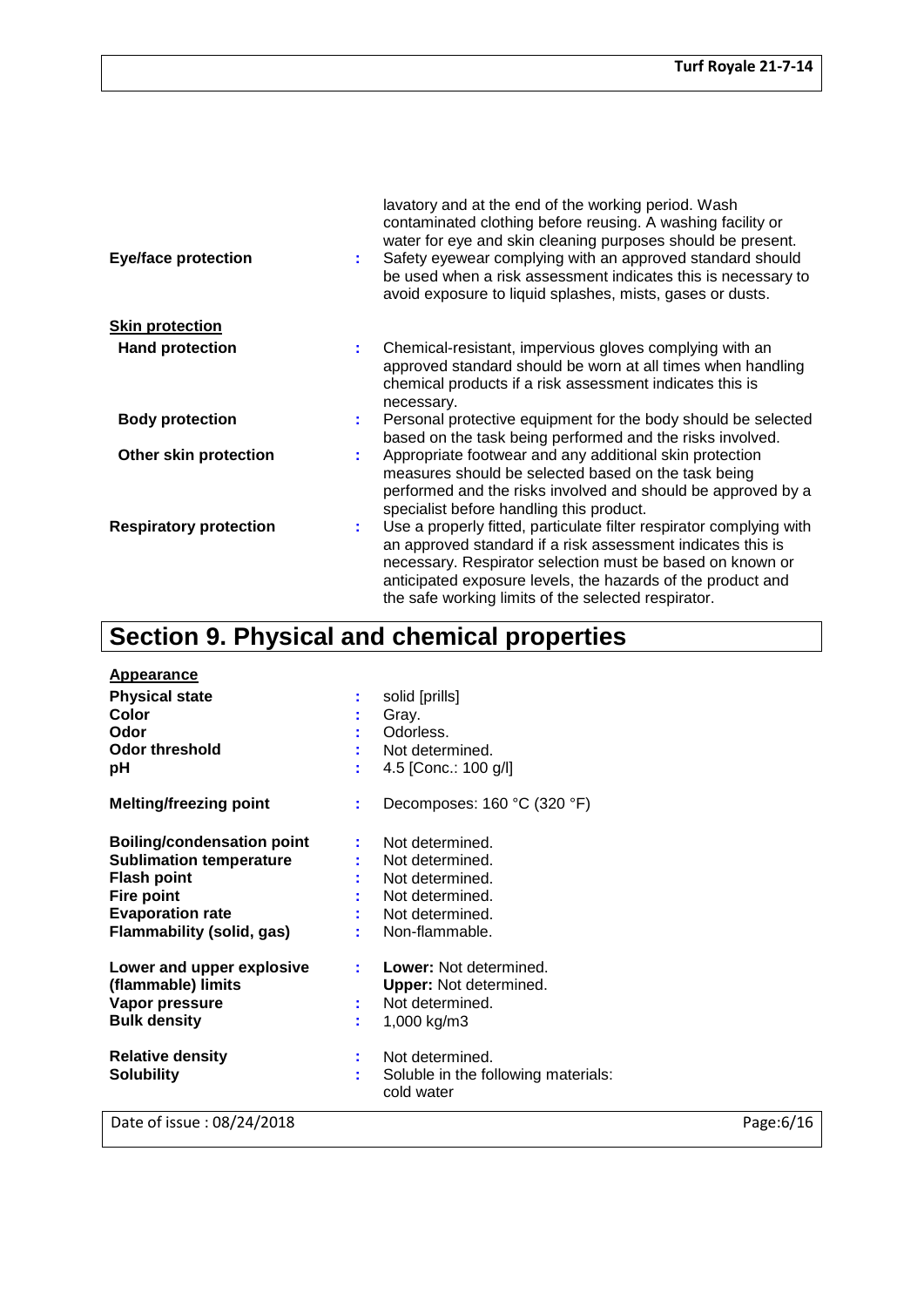| <b>Partition coefficient: n-</b><br>octanol/water |    | Not determined. |                                                               |
|---------------------------------------------------|----|-----------------|---------------------------------------------------------------|
| <b>Auto-ignition temperature</b>                  |    | Not determined. |                                                               |
| <b>Decomposition temperature</b>                  |    | 160 °C (320 °F) |                                                               |
| <b>Viscosity</b>                                  | t. |                 | <b>Dynamic:</b> Not determined.<br>Kinematic: Not determined. |
| <b>Explosive properties</b>                       | ÷  | None.           |                                                               |
| <b>Oxidizing properties</b>                       | ÷  | None            |                                                               |

# **Section 10. Stability and reactivity**

| <b>Reactivity</b>                            | ÷  | No specific test data related to reactivity available for this<br>product or its ingredients.           |
|----------------------------------------------|----|---------------------------------------------------------------------------------------------------------|
| <b>Chemical stability</b>                    | ÷  | The product is stable.                                                                                  |
| <b>Possibility of hazardous</b><br>reactions | ÷. | Under normal conditions of storage and use, hazardous<br>reactions will not occur.                      |
| <b>Conditions to avoid</b>                   | ÷  | Avoid contamination by any source including metals, dust and<br>organic materials.                      |
| Incompatible materials                       | ÷  | alkalis<br>combustible materials<br>reducing materials<br>organic materials<br>Acids                    |
| <b>Hazardous decomposition</b><br>products   | ÷  | Under normal conditions of storage and use, hazardous<br>decomposition products should not be produced. |

# **Section 11. Toxicological information**

# **Information on toxicological effects**

# **Acute toxicity**

| <b>Product/ingre</b>                    | <b>Result</b>  | <b>Species</b> | <b>Dose</b>     | <b>Exposure</b> | <b>References</b> |  |  |  |
|-----------------------------------------|----------------|----------------|-----------------|-----------------|-------------------|--|--|--|
| dient name                              |                |                |                 |                 |                   |  |  |  |
| Ammonium nitrate                        |                |                |                 |                 |                   |  |  |  |
|                                         | LD50 Oral      | Rat            | 2,950 mg/kg     | <b>Not</b>      | <b>IUCLID</b>     |  |  |  |
|                                         |                |                | <b>OECD 401</b> | applicable.     |                   |  |  |  |
|                                         | LD50 Dermal    | Rat            | $> 5,000$ mg/kg | <b>Not</b>      | <b>IUCLID</b>     |  |  |  |
|                                         |                |                | OECD 402        | applicable.     |                   |  |  |  |
| Nitric acid potassium salt              |                |                |                 |                 |                   |  |  |  |
|                                         | LD50 Oral      | Rat            | $2,000 - 5,000$ | <b>Not</b>      | <b>IUCLID</b>     |  |  |  |
|                                         |                |                | mg/kg           | applicable.     |                   |  |  |  |
|                                         | LD50<br>Dermal | Rat            | > 5,000 mg/kg   | <b>Not</b>      | <b>IUCLID</b>     |  |  |  |
| Date of issue: 08/24/2018<br>Page: 7/16 |                |                |                 |                 |                   |  |  |  |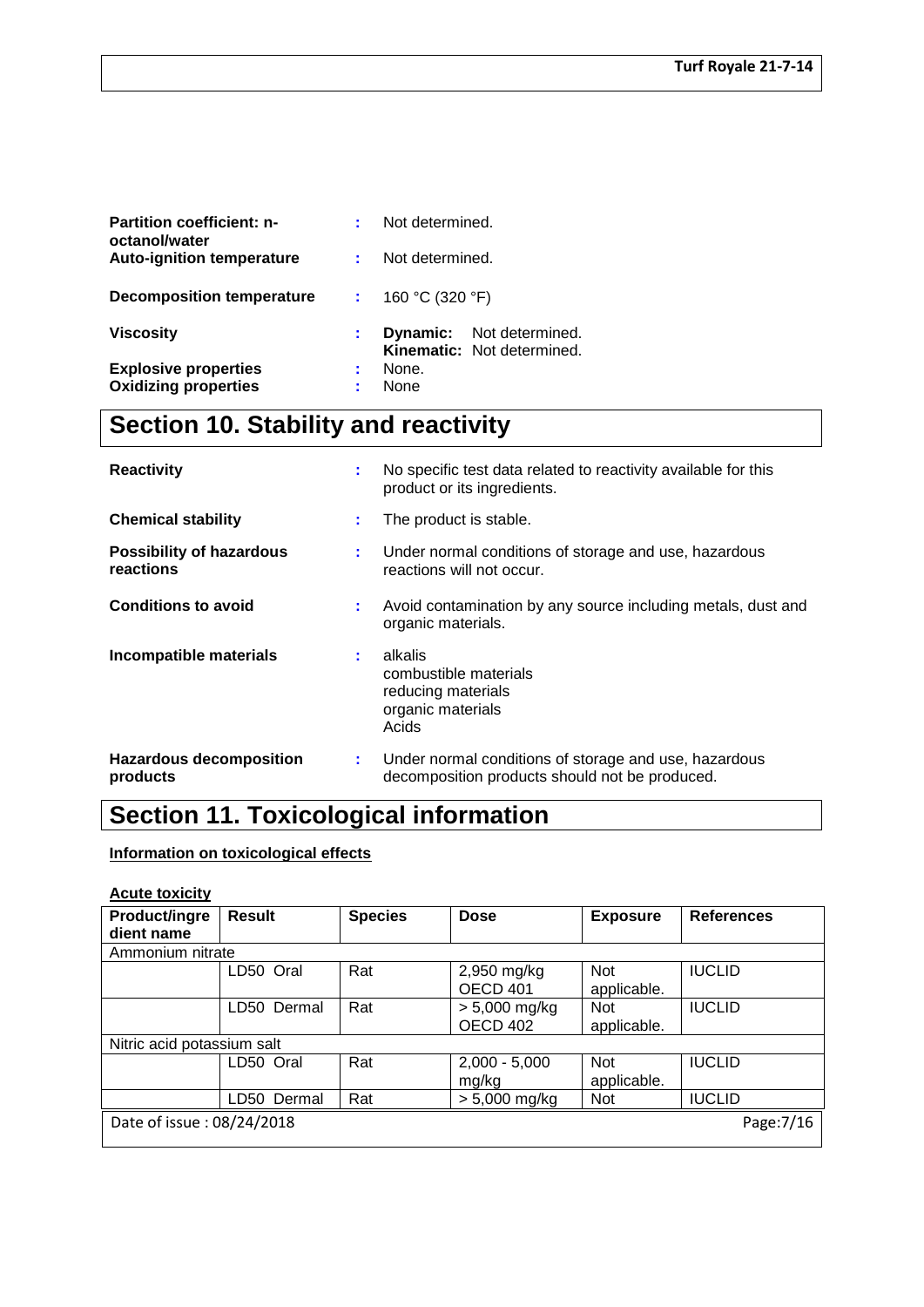|  |  | applicable. |  |
|--|--|-------------|--|

**Conclusion/Summary :** No known significant effects or critical hazards.

# **Irritation/Corrosion**

| Product/ingred<br>jent name   | <b>Result</b>                          | <b>Species</b> | <b>Score</b>                  | <b>Exposure</b> | <b>Observation</b>        | <b>References</b>     |
|-------------------------------|----------------------------------------|----------------|-------------------------------|-----------------|---------------------------|-----------------------|
| <b>Mixture</b>                | Eyes - Non-<br>irritating.<br>OECD 405 | Rabbit         | < 1                           | $1 - 48 h$      | 14 d                      | Fertilizers<br>Europe |
| Ammonium<br>nitrate           | Eyes - Irritant<br><b>OECD 405</b>     | Rabbit         | <b>Not</b><br>applic<br>able. |                 | <b>Not</b><br>applicable. | <b>IUCLID</b>         |
| Nitric acid<br>potassium salt | Skin - Non-<br>irritating.<br>OECD 404 | Rabbit         | 0                             |                 | 72 h                      | <b>IUCLID 5</b>       |

# **Conclusion/Summary**

| <b>Skin</b>                                                    | ÷.     | Non-irritating.                                                                                        |
|----------------------------------------------------------------|--------|--------------------------------------------------------------------------------------------------------|
| <b>Eyes</b>                                                    | ÷      | Non-irritating.                                                                                        |
| <b>Respiratory</b>                                             | ÷      | Non-irritating.                                                                                        |
| <b>Sensitization</b>                                           |        |                                                                                                        |
| <b>Conclusion/Summary</b><br><b>Skin</b><br><b>Respiratory</b> | ÷<br>÷ | No known significant effects or critical hazards.<br>No known significant effects or critical hazards. |
| <b>Mutagenicity</b>                                            |        |                                                                                                        |
| <b>Conclusion/Summary</b>                                      | ÷      | No known significant effects or critical hazards.                                                      |

# **Carcinogenicity**

# **Classification**

| <b>Product/ingredient</b>     | <b>OSHA</b>        | <b>IARC</b> | <b>NTP</b>      |
|-------------------------------|--------------------|-------------|-----------------|
| name                          |                    |             |                 |
| Nitric acid potassium<br>salt | Not<br>applicable. | 2A          | Not applicable. |

**Conclusion/Summary :** No known significant effects or critical hazards.

### **Reproductive toxicity**

| <b>Product/ing</b><br>redient<br>name  | <b>Maternal</b><br>toxicity | <b>Fertility</b> | <b>Development</b><br>toxin | <b>Species</b> | <b>Dose</b> | <b>Exposure</b> | <b>References</b> |  |
|----------------------------------------|-----------------------------|------------------|-----------------------------|----------------|-------------|-----------------|-------------------|--|
| Ammonium                               | Not                         | <b>Negative</b>  | <b>Negative</b>             | Rat            | Oral: >     | 28 days         | <b>IUCLID 5</b>   |  |
| Page:8/16<br>Date of issue: 08/24/2018 |                             |                  |                             |                |             |                 |                   |  |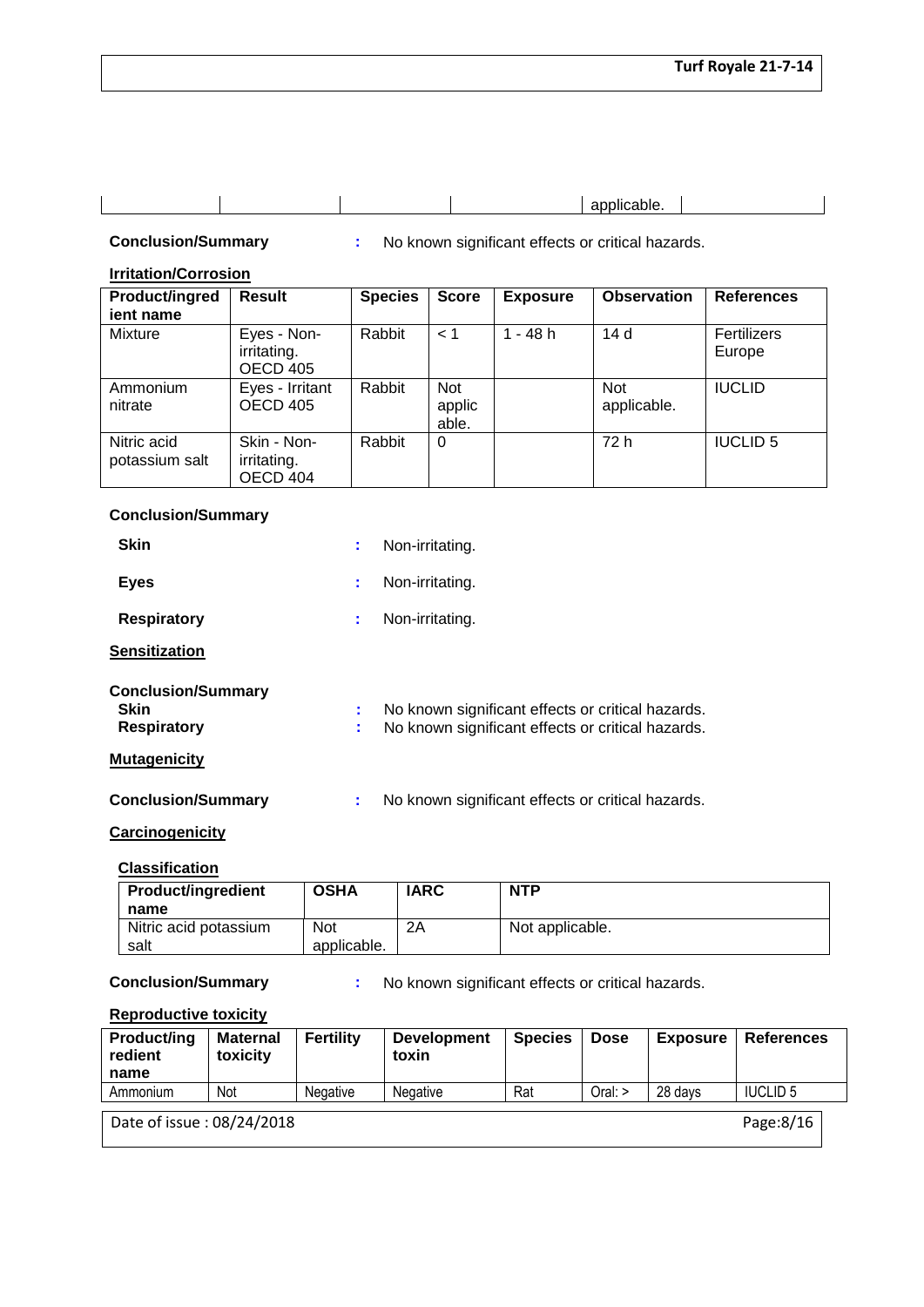| nitrate                       | applicable. |          |          |     | 1500<br>mg/kg<br>bw/day<br>OECD<br>422          |         |                 |
|-------------------------------|-------------|----------|----------|-----|-------------------------------------------------|---------|-----------------|
| Nitric acid<br>potassium salt | Negative    | Negative | Negative | Rat | Oral:<br>1500<br>mg/kg<br>bw/day<br>OECD<br>422 | 28 days | <b>IUCLID 5</b> |

# **Conclusion/Summary :** No known significant effects or critical hazards.

#### **Specific target organ toxicity (single exposure)**

No known significant effects or critical hazards.

#### **Specific target organ toxicity (repeated exposure)**

No known significant effects or critical hazards.

# **Aspiration hazard**

No known significant effects or critical hazards.

| Information on the likely<br>routes of exposure | ÷. | Not available.                                                                           |
|-------------------------------------------------|----|------------------------------------------------------------------------------------------|
| <b>Potential acute health effects</b>           |    |                                                                                          |
| Eye contact                                     | t  | No known significant effects or critical hazards.                                        |
| <b>Inhalation</b>                               |    | Exposure to decomposition products may cause a health                                    |
|                                                 |    | hazard. Serious effects may be delayed following exposure.                               |
| <b>Skin contact</b>                             |    | No known significant effects or critical hazards.                                        |
| Ingestion                                       | ÷  | No known significant effects or critical hazards.                                        |
|                                                 |    | Symptoms related to the physical, chemical and toxicological characteristics             |
| Eye contact                                     | ÷  | No specific data.                                                                        |
|                                                 |    |                                                                                          |
| <b>Inhalation</b>                               |    | No specific data.                                                                        |
| <b>Skin contact</b>                             | ÷  | No specific data.                                                                        |
| Ingestion                                       | ÷  | No specific data.                                                                        |
|                                                 |    | Delayed and immediate effects and also chronic effects from short and long term exposure |
| <b>Short term exposure</b>                      |    |                                                                                          |
| Potential immediate effects                     |    | Not available.                                                                           |
| <b>Potential delayed effects</b>                | ÷. | Not available.                                                                           |
|                                                 |    |                                                                                          |
| Long term exposure                              |    |                                                                                          |
| Potential immediate effects                     |    | Not available.                                                                           |
| <b>Potential delayed effects</b>                |    | Not available.                                                                           |
| Date of issue: 08/24/2018                       |    | Page: 9/16                                                                               |
|                                                 |    |                                                                                          |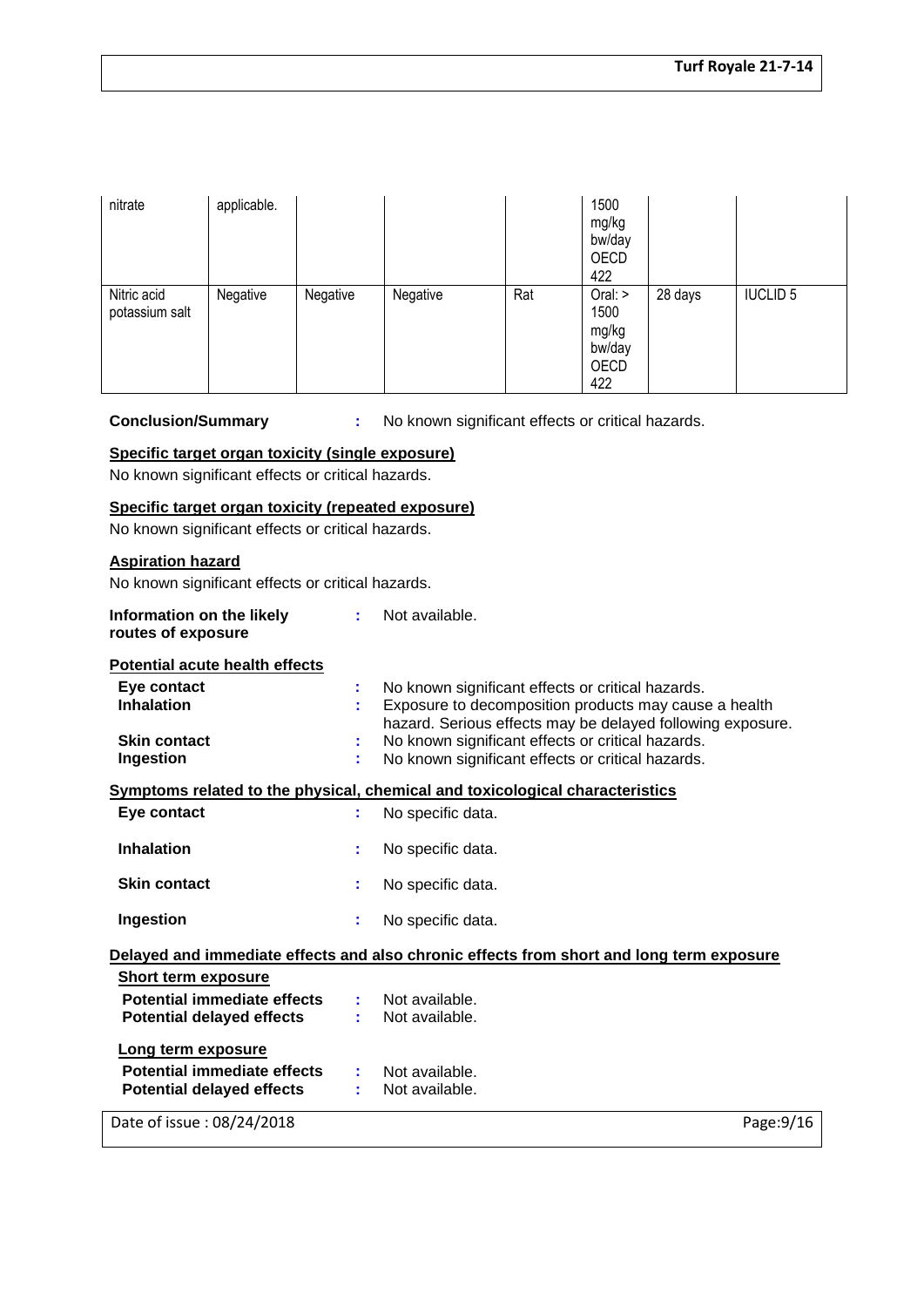# **Potential chronic health effects**

| <b>Product/ingredient</b><br>name | <b>Result</b>                                | <b>Species</b> | <b>Dose</b>                         | <b>Exposure</b>              | <b>References</b> |
|-----------------------------------|----------------------------------------------|----------------|-------------------------------------|------------------------------|-------------------|
| Ammonium nitrate                  | <b>NOAEL</b><br>Oral                         | Rat            | 256<br>mg/kg<br><b>OECD</b><br>422  | 28days                       | <b>IUCLID 5</b>   |
|                                   | <b>NOEC Dusts</b><br>and mists<br>Inhalation | Rat            | >185<br>mg/kg<br><b>OECD</b><br>412 | 2weeks 5<br>hours per<br>day | <b>IUCLID 5</b>   |
| Nitric acid potassium salt        | <b>NOAEL</b><br>Oral                         | Rat            | > 1,500<br>mg/kg                    | 28days                       | <b>IUCLID 5</b>   |

| Carcinogenicity                    |    | No known significant effects or critical hazards. |
|------------------------------------|----|---------------------------------------------------|
| <b>Mutagenicity</b>                |    | No known significant effects or critical hazards. |
| <b>Fertility effects</b>           |    | No known significant effects or critical hazards. |
| <b>Developmental effects</b>       | ÷. | No known significant effects or critical hazards. |
| <b>Effects on or via lactation</b> |    | No known significant effects or critical hazards. |
| Other effects                      |    | No known significant effects or critical hazards. |
| Over-exposure signs/symptoms       |    |                                                   |
| Eye contact                        | ÷  | No specific data.                                 |
| <b>Inhalation</b>                  | t  | No specific data.                                 |
| <b>Skin contact</b>                | ÷  | No specific data.                                 |
| Ingestion                          | t  | No specific data.                                 |
|                                    |    |                                                   |

# **Numerical measures of toxicity**

 **Acute toxicity estimates** Not available.

# **Section 12. Ecological information**

# **Toxicity**

| <b>Product/ingredient</b>                | <b>Result</b>    | <b>Species</b> | <b>Exposure</b> | <b>References</b> |  |
|------------------------------------------|------------------|----------------|-----------------|-------------------|--|
| name                                     |                  |                |                 |                   |  |
| Ammonium nitrate                         |                  |                |                 |                   |  |
|                                          | Acute LC50 447   | <b>Fish</b>    | 48 h            | <b>IUCLID 5</b>   |  |
|                                          | mg/I Fresh water |                |                 |                   |  |
|                                          | Acute EC50 490   | Daphnia        | 48 h            | <b>IUCLID 5</b>   |  |
|                                          | mg/l Fresh water |                |                 |                   |  |
| Date of issue: 08/24/2018<br>Page: 10/16 |                  |                |                 |                   |  |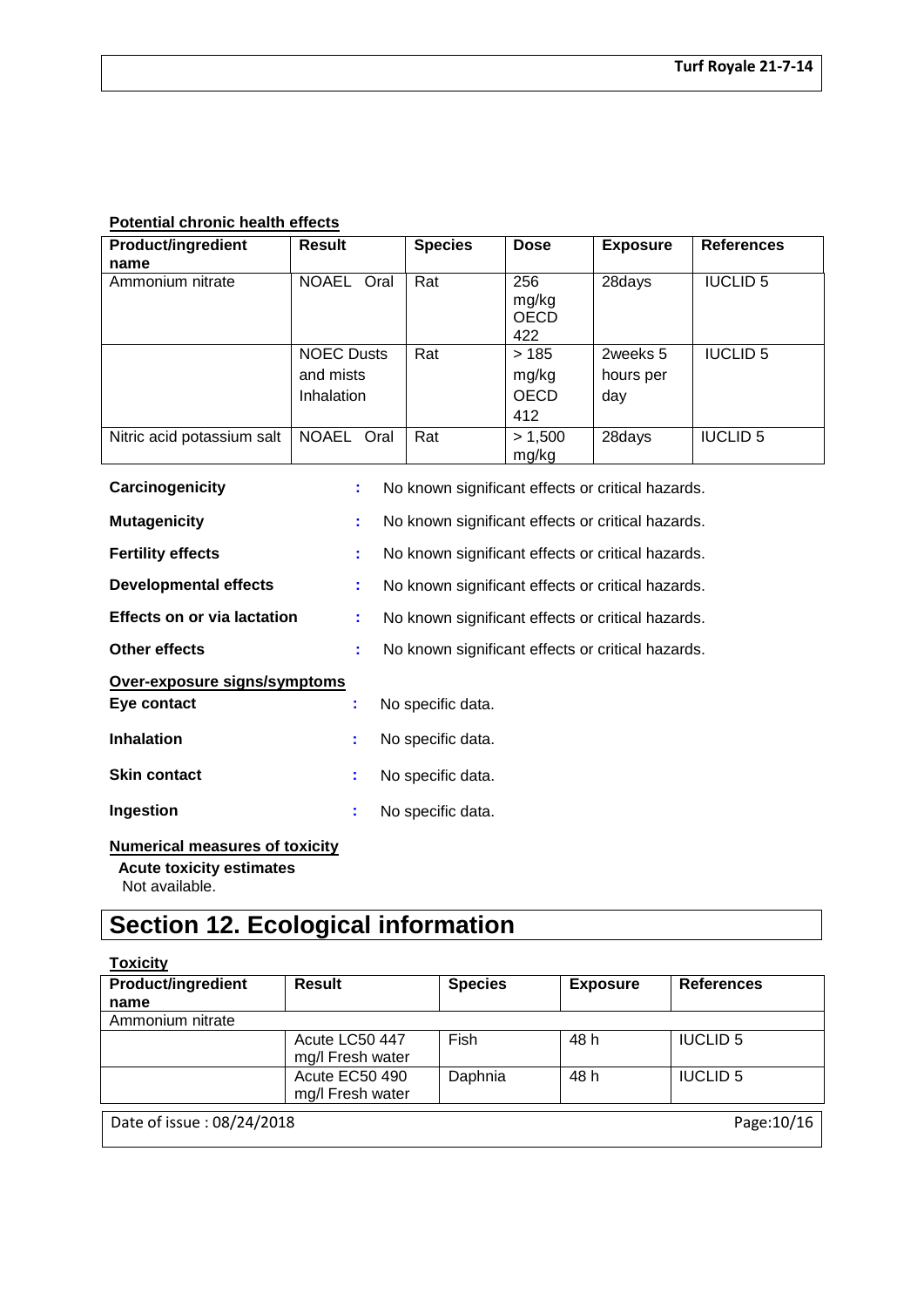| Acute EC50 1,700<br>mg/l Salt water                                                  |                                                         | Algae                                             | 10 <sub>d</sub> | <b>IUCLID 5</b> |  |  |
|--------------------------------------------------------------------------------------|---------------------------------------------------------|---------------------------------------------------|-----------------|-----------------|--|--|
| Nitric acid potassium salt                                                           |                                                         |                                                   |                 |                 |  |  |
|                                                                                      | Acute LC50 1,378<br>mg/l Fresh water<br><b>OECD 203</b> | Fish                                              | 96 h            | <b>IUCLID 5</b> |  |  |
|                                                                                      | Acute EC50 490<br>mg/l Fresh water                      | Daphnia                                           | 48 h            | <b>IUCLID 5</b> |  |  |
|                                                                                      | Acute EC50 ><br>1,700 mg/l Fresh<br>water               | Algae                                             | 240 h           | <b>IUCLID 5</b> |  |  |
| <b>Conclusion/Summary</b><br>No known significant effects or critical hazards.<br>t. |                                                         |                                                   |                 |                 |  |  |
| Persistence and degradability                                                        |                                                         |                                                   |                 |                 |  |  |
| <b>Conclusion/Summary</b><br>No known significant effects or critical hazards.<br>÷. |                                                         |                                                   |                 |                 |  |  |
| <b>Bioaccumulative potential</b>                                                     |                                                         |                                                   |                 |                 |  |  |
| <b>Conclusion/Summary</b><br>No known significant effects or critical hazards.<br>t. |                                                         |                                                   |                 |                 |  |  |
| <b>Mobility in soil</b>                                                              |                                                         |                                                   |                 |                 |  |  |
| Soil/water partition<br>coefficient (KOC)                                            | Not available.                                          |                                                   |                 |                 |  |  |
| <b>Mobility</b><br><b>Other adverse effects</b>                                      | Not available.                                          | No known significant effects or critical hazards. |                 |                 |  |  |

# **Section 13. Disposal considerations**

**Product**

**Methods of disposal :** The generation of waste should be avoided or minimized wherever possible. Disposal of this product, solutions and any by-products should at all times comply with the requirements of environmental protection and waste disposal legislation and any regional local authority requirements. Dispose of surplus and non-recyclable products via a licensed waste disposal contractor. Waste should not be disposed of untreated to the sewer unless fully compliant with the requirements of all authorities with jurisdiction. Waste packaging should be recycled. Incineration or landfill should only be considered when recycling is not feasible. This material and its container must be disposed of in a safe way. Empty containers or liners may retain some product residues. Avoid dispersal of spilled material and runoff and contact with soil, waterways, drains and sewers.

# **Section 14. Transport information**

Date of issue : 08/24/2018 **Page:**11/16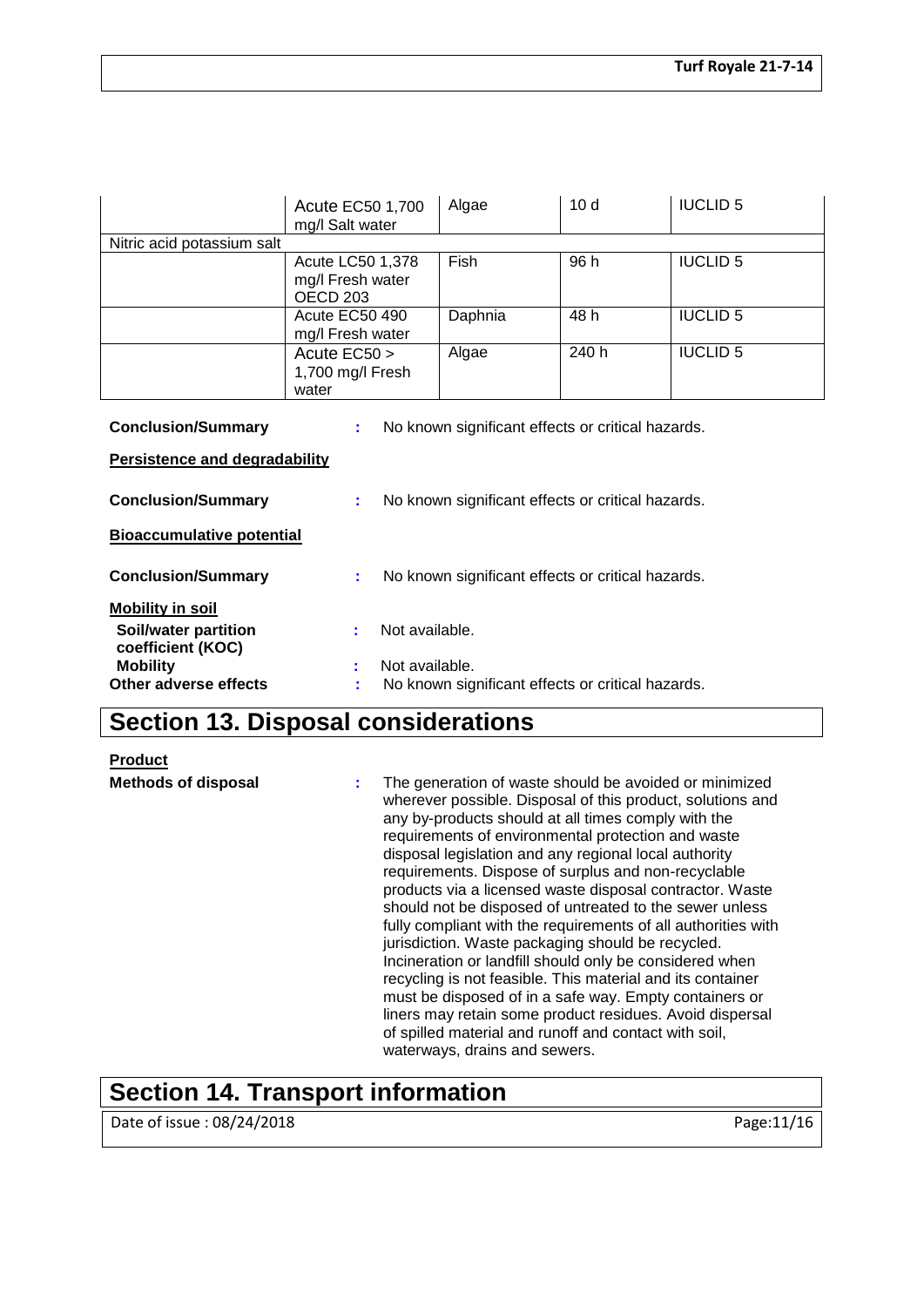| <b>Regulation: UN Class</b>       |                 |
|-----------------------------------|-----------------|
| 14.1 UN number                    | Not regulated.  |
| 14.2 UN proper shipping name      | Not applicable. |
| 14.3 Transport hazard class(es)   | Not applicable. |
|                                   |                 |
| 14.4 Packing group                | Not applicable. |
| <b>14.5 Environmental hazards</b> | No.             |
|                                   |                 |
| <b>Additional information</b>     |                 |
| <b>Environmental hazards</b>      | : No.           |
|                                   |                 |

| <b>Regulation: IMDG</b>           |                 |
|-----------------------------------|-----------------|
| 14.1 UN number                    | Not regulated.  |
| 14.2 UN proper shipping name      | Not applicable. |
| 14.3 Transport hazard class(es)   | Not applicable. |
|                                   |                 |
| 14.4 Packing group                | Not applicable. |
| <b>14.5 Environmental hazards</b> | No.             |
| <b>Additional information</b>     |                 |
| <b>Marine pollutant</b>           | : No.           |
|                                   |                 |

| <b>Regulation: IATA</b>           |                 |
|-----------------------------------|-----------------|
| 14.1 UN number                    | Not regulated.  |
| 14.2 UN proper shipping name      | Not applicable. |
| 14.3 Transport hazard class(es)   | Not applicable. |
|                                   |                 |
| 14.4 Packing group                | Not applicable. |
| <b>14.5 Environmental hazards</b> | No.             |
| <b>Additional information</b>     |                 |
| <b>Marine pollutant</b>           | No.             |

| <b>Regulation: DOT Classification</b> |                 |
|---------------------------------------|-----------------|
| 14.1 UN number                        | Not regulated.  |
| 14.2 UN proper shipping name          | Not applicable. |
| 14.3 Transport hazard class(es)       | Not applicable. |
|                                       |                 |
| 14.4 Packing group                    | Not applicable. |
| <b>14.5 Environmental hazards</b>     | No.             |
| <b>Additional information</b>         |                 |
| <b>Marine pollutant</b>               | Not available.  |
|                                       |                 |

Date of issue : 08/24/2018 Page:12/16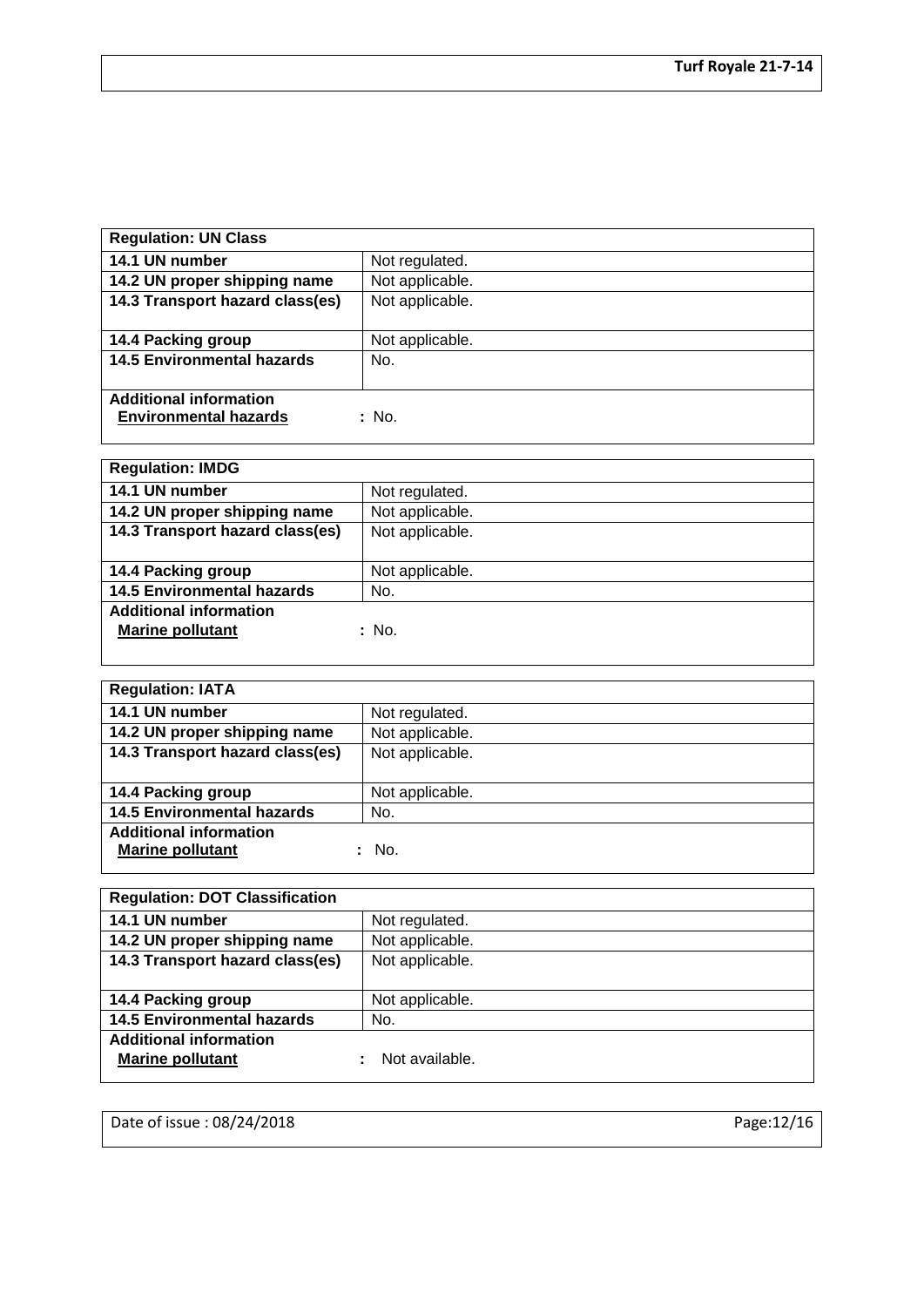| <b>Regulation: TDG Class</b>                                                     |                 |
|----------------------------------------------------------------------------------|-----------------|
| 14.1 UN number                                                                   | Not regulated.  |
| 14.2 UN proper shipping name                                                     | Not applicable. |
| 14.3 Transport hazard class(es)                                                  | Not applicable. |
|                                                                                  |                 |
| 14.4 Packing group                                                               | Not applicable. |
| <b>14.5 Environmental hazards</b>                                                | No.             |
| <b>Additional information</b><br>Not applicable.<br><b>Environmental hazards</b> | : No.           |

| 14.6 Special precautions for<br>user                                | ÷ | Transport within user's premises: Ensure that persons<br>transporting the product know what to do in the event of<br>an accident or spillage.                                                                                                |
|---------------------------------------------------------------------|---|----------------------------------------------------------------------------------------------------------------------------------------------------------------------------------------------------------------------------------------------|
| Remark                                                              | ÷ | A NPK fertilizer not liable to self-sustaining exothermic<br>decomposition according to the S.1 trough test as defined<br>in the recommendations on the Transport of Dangerous<br>Goods, Manual of Tests and Criteria, part III, section 38. |
| <b>IMSBC</b>                                                        |   |                                                                                                                                                                                                                                              |
| Bulk cargo shipping name                                            | ÷ | AMMONIUM NITRATE BASED FERTILIZER (non-<br>hazardous)                                                                                                                                                                                        |
| <b>Class</b>                                                        | ÷ | Not applicable.                                                                                                                                                                                                                              |
| Group                                                               |   | C                                                                                                                                                                                                                                            |
| <b>Marpol V</b>                                                     | t | Non-HME                                                                                                                                                                                                                                      |
| <b>Transport in bulk according to</b><br>Annex II of MARPOL and the | ÷ | Not applicable.                                                                                                                                                                                                                              |

# **IBC Code**

# **Section 15. Regulatory information**

# **United States**

| U.S. Federal regulations                                                  |   | <b>TSCA 8(a) CDR Exempt/Partial exemption: Not</b><br>determined |             |
|---------------------------------------------------------------------------|---|------------------------------------------------------------------|-------------|
| Clean Air Act Section 112(b)<br><b>Hazardous Air Pollutants</b><br>(HAPs) | ÷ | Not listed                                                       |             |
| <b>Clean Air Act Section 602</b><br><b>Class I Substances</b>             |   | Not listed                                                       |             |
| <b>Clean Air Act Section 602</b><br><b>Class II Substances</b>            |   | Not listed                                                       |             |
| <b>DEA List I Chemicals</b><br>(Precursor Chemicals)                      | ÷ | Not listed                                                       |             |
| <b>DEA List II Chemicals</b>                                              | ÷ | Not listed                                                       |             |
| Date of issue: 08/24/2018                                                 |   |                                                                  | Page: 13/16 |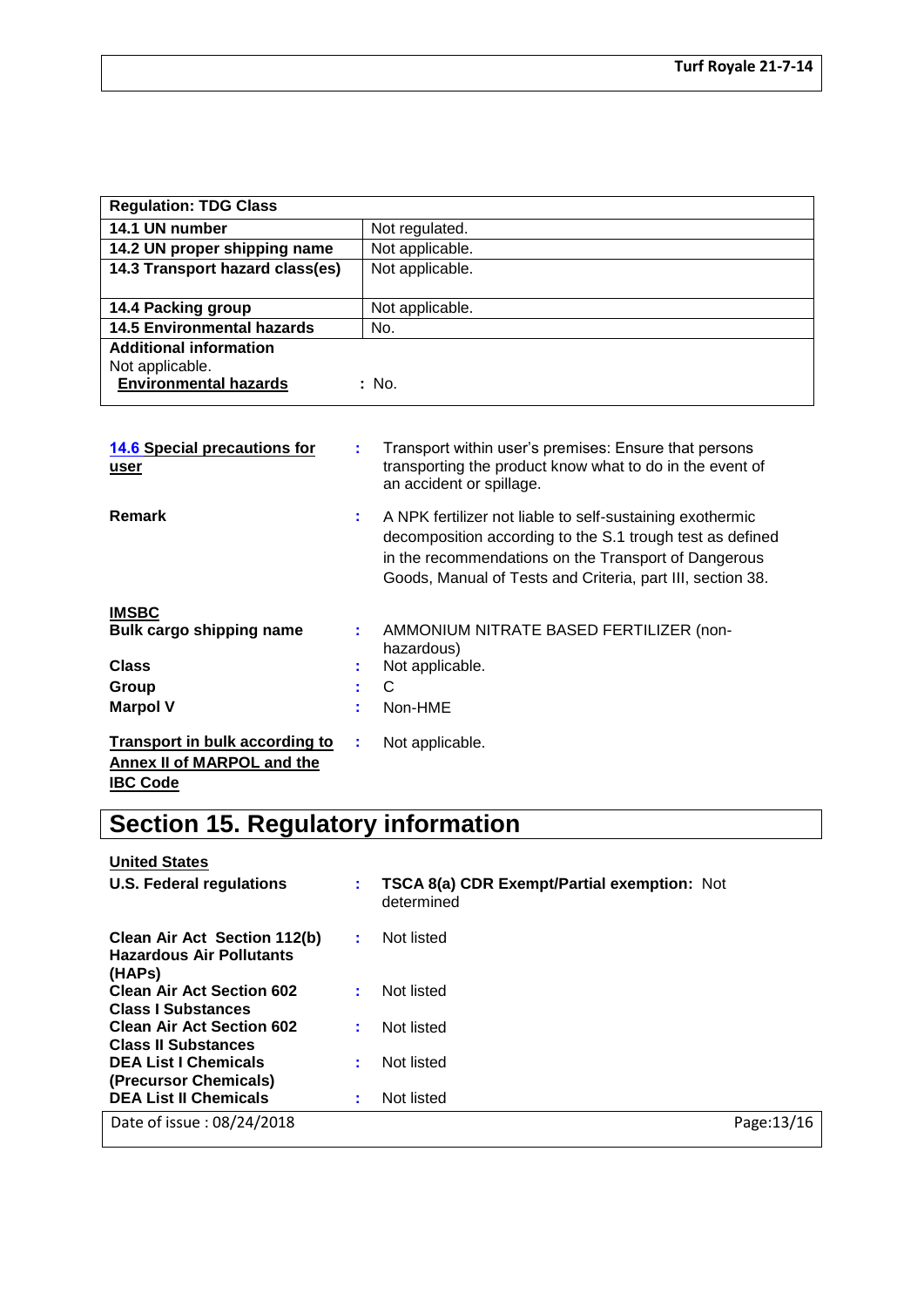# **(Essential Chemicals)**

#### **SARA 302/304**

# **Composition/information on ingredients**

No products were found.

**SARA 304 RQ :** Not applicable.

### **SARA 311/312**

**Classification :** Delayed (chronic) health hazard

### **Composition/information on ingredients**

| <b>Name</b>                |                   | <b>Classification</b> |
|----------------------------|-------------------|-----------------------|
| Ammonium nitrate           | $>= 45 - 50$      | AH<br>AHF.            |
| Nitric acid potassium salt | $\ge$ 10 - < 12.5 | . CHF                 |

# **SARA 313**

### **Form R - Reporting requirements**

| <b>Product name</b>                  | <b>CAS number</b> |  |
|--------------------------------------|-------------------|--|
| Ammonium nitrate                     | 6484-52-2         |  |
| Nitric acid potassium salt           | 7757-79-1         |  |
| Sulfuric acid ammonium salt (1:2)    | 7783-20-2         |  |
| Phosphoric acid, ammonium salt (1:1) | 7722-76-1         |  |
| Phosphoric acid, ammonium salt (1:2) | 7783-28-0         |  |

### **Supplier notification**

| <b>Product name</b>                  | <b>CAS number</b> | $\frac{9}{6}$ |
|--------------------------------------|-------------------|---------------|
| Ammonium nitrate                     | 6484-52-2         |               |
| Nitric acid potassium salt           | 7757-79-1         |               |
| Sulfuric acid ammonium salt (1:2)    | 7783-20-2         |               |
| Phosphoric acid, ammonium salt (1:1) | 7722-76-1         |               |
| Phosphoric acid, ammonium salt (1:2) | 7783-28-0         |               |

SARA 313 notifications must not be detached from the SDS and any copying and redistribution of the SDS shall include copying and redistribution of the notice attached to copies of the SDS subsequently redistributed.

# **State regulations**

**Massachusetts :** The following components are listed: Ammonium nitrate Nitric acid potassium salt

Date of issue : 08/24/2018 **Page:**14/16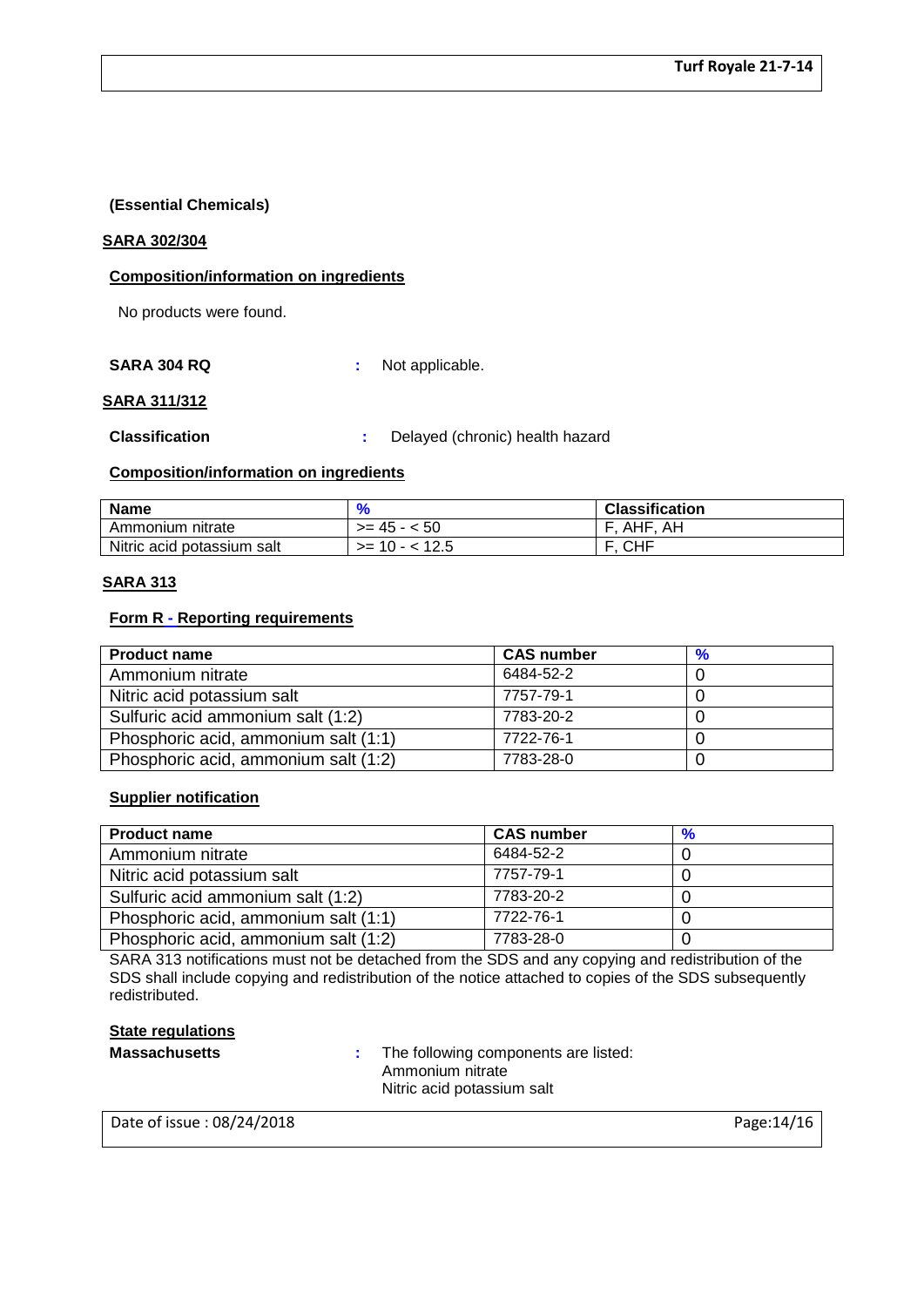| <b>New York</b><br><b>New Jersey</b> | Sulfuric acid ammonium salt (1:2)<br>None of the components are listed.<br>The following components are listed:<br>Ammonium nitrate             |
|--------------------------------------|-------------------------------------------------------------------------------------------------------------------------------------------------|
| Pennsylvania                         | Nitric acid potassium salt<br>Calcium fluoride (CaF2)<br>The following components are listed:<br>Ammonium nitrate<br>Nitric acid potassium salt |
|                                      | Sulfuric acid ammonium salt (1:2)                                                                                                               |

#### **California Prop. 65**

⚠ **WARNING:** Cancer and Reproductive Harm - www.P65Warnings.ca.gov.

### **Inventory list**

**New Zealand Inventory of Chemicals (NZIoC):** All components are listed or exempted. **Korea inventory:** All components are listed or exempted. **Canada inventory:** All components are listed or exempted. **United States inventory (TSCA 8b):** All components are listed or exempted. **EC INVENTORY (EINECS/ELINCS):** All components are listed or exempted. **Canada:** All components are listed or exempted.

# **Section 16. Other information**

### **National Fire Protection Association (U.S.A.)**



**Reprinted with permission from NFPA 704-2001, Identification of the Hazards of Materials for Emergency Response Copyright ©1997, National Fire Protection Association, Quincy, MA 02269. This reprinted material is not the complete and official position of the National Fire Protection Association, on the referenced subject which is represented only by the standard in its entirety.**

**Copyright ©2001, National Fire Protection Association, Quincy, MA 02269. This warning system is intended to be interpreted and applied only by properly trained individuals to identify fire, health and reactivity hazards of chemicals. The user is referred to certain limited number of chemicals with recommended classifications in NFPA 49 and NFPA 325, which would be used as a guideline only. Whether the chemicals are classified by NFPA or not, anyone using the 704 systems to classify chemicals does so at their own risk.**

#### **Procedure used to derive the classification**

| <b>Classification</b>     | <b>Justification</b> |            |
|---------------------------|----------------------|------------|
| Date of issue: 08/24/2018 |                      | Page:15/16 |